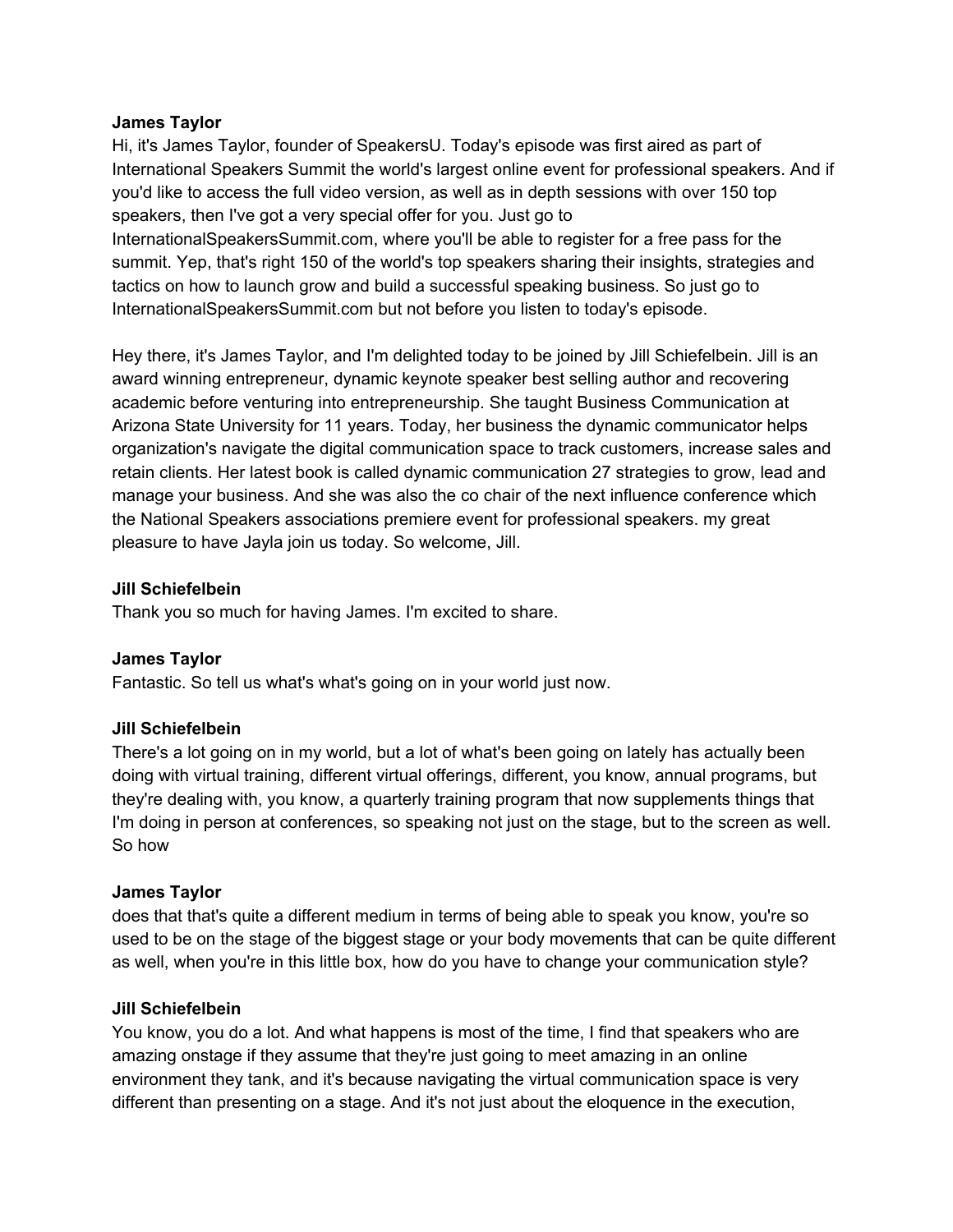right? Yes, of course, those things are important. But one of the biggest problems that a lot of speakers have when going into the virtual space is that they're not eyeballs looking back at them. There's not body language that they can read, there's not energy that they can feed off of. And in essence, you have to manufacture all of that for yourself or find ways in the virtual environment to actually create that level of interaction and feedback that you seek in the face to face environments.

## **James Taylor**

So what was if someone may the speakers out there that who primarily their their speaking and and or training To live audiences, if they want to get their toe in the water of learning how to use the media and also having to create their own online courses or online training, but just want to start getting getting used to what that medium could be and how they have to maybe present in a slightly different way, what's a good way for them to start

## **Jill Schiefelbein**

the very first way is do your presentation alone in a room looking at a computer screen and record it via audio, just audio, and listen back to it. And if you're bored in certain parts, then you can expect your audience to be doubly bored in those parts. And it's really important not just to have you know, your energy coming through the enthusiasm, the para language, the ups and the downs of your voice. All of those things are important. But just understanding how people are listening through technology, by listening to yourself in those recordings is important because when you're listening to yourself, listen from the learner perspective that you're trying to actually learn information. So that's number one. Number two is test the platforms if you're doing doing it for a client, if you're doing in a corporation or an organization, and you're not the one choosing the software, you need to actually take time to practice in it and learn what tools you have available, for whatever reason, and it's infuriating to me on one hand, and on the other hand, it's great because I get way more business because the average webinar is kind of, at best. Yeah. And the average webinar is I'm going to speak and there's maybe going to be some PowerPoint slides, and we're going to have some q&a. And that's the norm. Well, if that's the norm, then what I do is way above that, so it's really easy to impress, but why would you as a speaker, why is anyone for that matter? Why would you want to settle for the norm? Figure out what tools are at your disposal and what tools for engagement and interactivity within the webinar or within the Virtual Training are open to you to use and then practice with those tools, get a test audience and practice

# **James Taylor**

now. How did you get mentioned to you, you came from the world of academia and first at Arizona State University but where did The speaking the keynote speaking professional speaking site Have you begin? How did you all get started?

# **Jill Schiefelbein**

Very funny story. It actually began when I was young when I was in high school in a small town in Kansas. My parents had told me at an early age, if I ever wanted to leave Kansas, I had to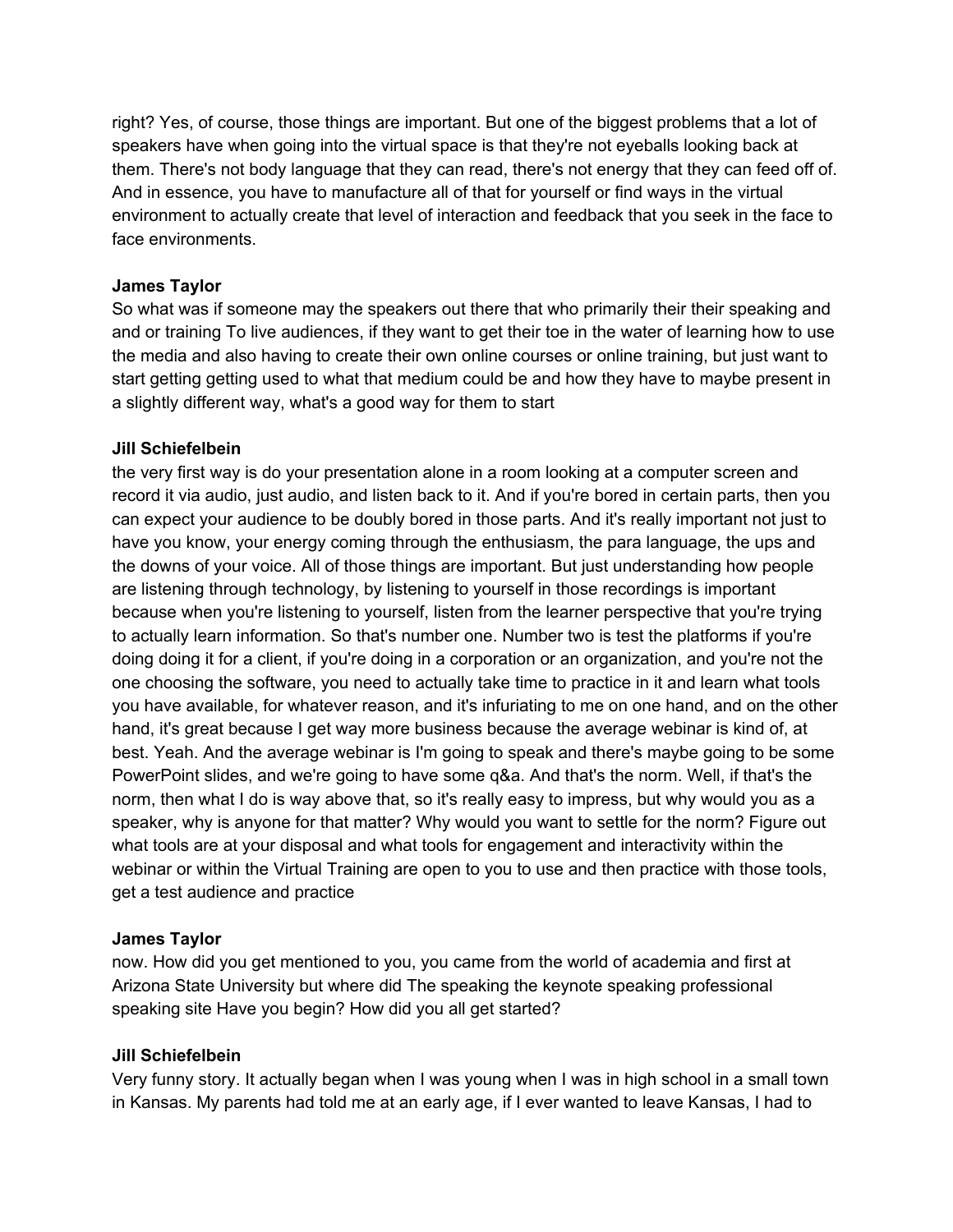get what was called a full ride scholarship. And the nerd that I was I went and looked up what that meant in the library. And then everything I did from that day on was geared towards getting a full ride scholarship somewhere, which is how I ended up at Arizona State. And in doing so, I had the great fortune to be elected to some pretty visible leadership positions for community service and for like Student Government type leadership, and I traveled not only around the state of Kansas, but actually around the country, speaking to other students, and then adult organizations, about community service and about leadership and about engagement and I didn't realize it then. But that's when I fell in love with the power of words because, I mean, you're imagining this as a teenager, I'm standing here, I'm talking and then people are doing things. That's power. And I didn't know what it meant at the time. But when I went to college, my goal was to be and I still laugh and this is no joke. 18 year old Jill, I'm going to be a motivational speaker and Leadership Conference facilitator in Spanish speaking third world countries for you.

## **James Taylor**

Well, you you had it done you were you there. That was I think, I think what I think when I was 18, I was just thinking about what nightclubs to go to so, so you were like, way ahead of way ahead of me.

## **Jill Schiefelbein**

It was that focus that I went to ASU and they actually had very good communication department. So that's what I started to study. But as it turns out, two things happen. Number one, four years of high school Spanish that I got a pluses in you know, or A's and a pluses in Kansas does not even equal one real world year of Spanish in Arizona. So okay, so I wasn't as good at that is I thought I was and then number two, I took an organizational theory course. fell in love with the business side of communication. So when I went to grad school, that's what I focused in. That's what I taught. And then really turned it into Oh, so I can teach this. That's great. I fell in love with teaching, but I can also teach it through a corporate environment, which is quite impactful. And that's really where the business idea came about.

### **James Taylor**

Now, there's lots of, obviously academics that try and make the move from lecture leaner than a traditional lecturing academic style, moving on to being more of keynote speakers on the stage. And some of them are successful at it, but a lot of them aren't quite as good because it's a definite different style going on there as well. I'm wondering for you, when you were making that transition, whether any mentors that you had around you that you could, you could get feedback on your speaking and you could get feedback on your keynote, your presentations, you know,

# **Jill Schiefelbein**

I really didn't seek any of that. And maybe that's because I thought I was good enough to go as it was, for whatever reason my ego carried me through or it was just because I was so focused on like the business In the side and understanding all the business aspects that I didn't focus on the other, and I think that's really more of the truth. So I joined. Immediately I joined the Chamber of Commerce and I went into small business like group coaching programs. And I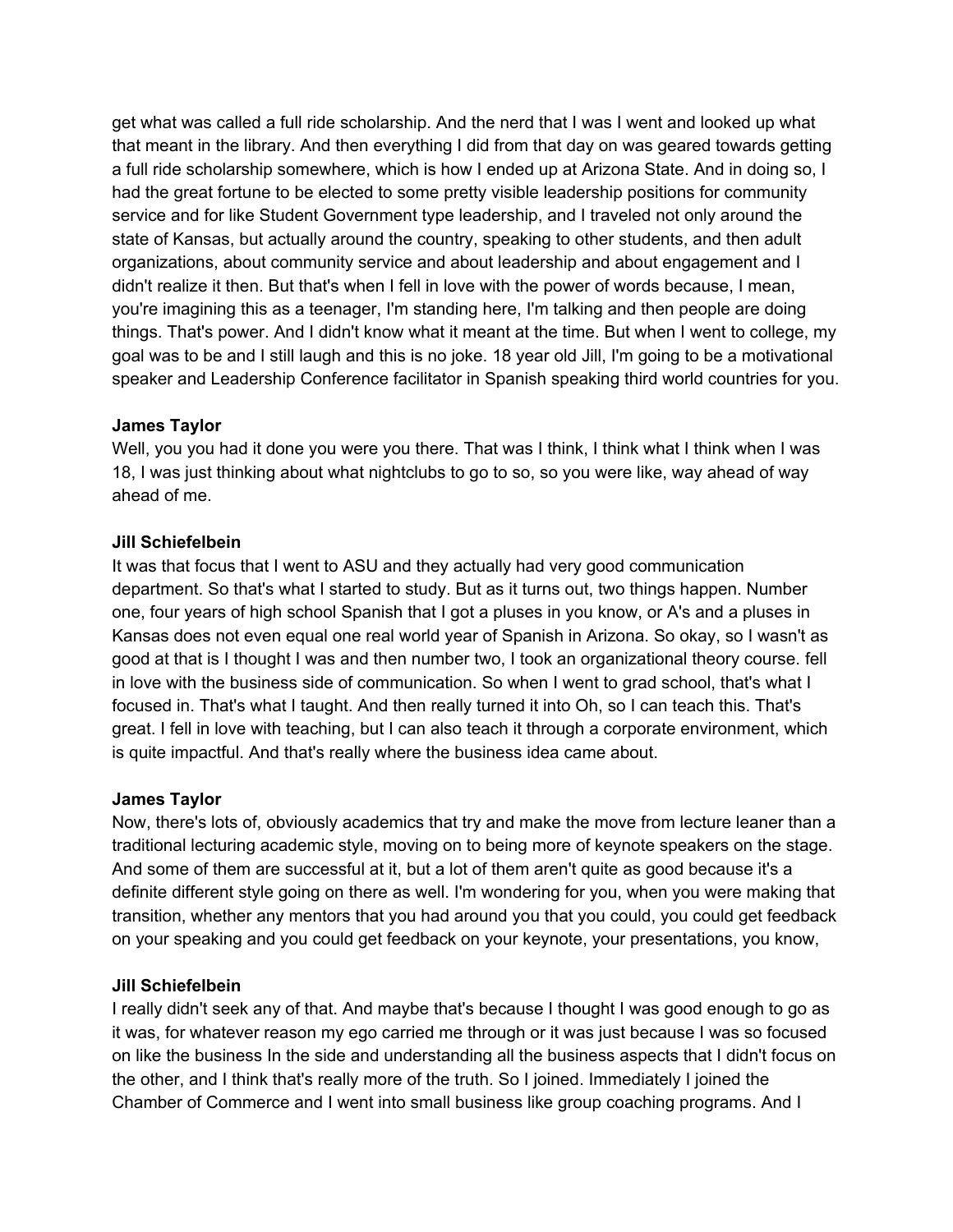went in and just saw out any information that was available to me along business ownership around growing a business and went that way. So it was really through a collective effort of being active in my local Chamber of Commerce, which was at Gilbert, Arizona at the time, that I learned a lot and made many mistakes along the way. But that was my first step. My second step then once I decided that speaking, was going to be a big part of the business, not just coaching and training was I joined the National Speakers Association, which you mentioned earlier. I'm the volunteer co chair of their biggest event this coming summer. And that community really just it changed everything the community as a whole and then meeting certain people who then not really intentionally took me under their wing, but I could come to with questions question It was

## **James Taylor**

a really powerful organization, have it have a good fortune we met recently in the winter conference. And my understanding is that, that that, that sharing that openness and wanting to share with with your, your tribe with your, your, your peers that kind of came about from the, from the founder from calvet, you know, the founder of the NSA and he was very strong, ready to start saying, you know, we, it's about growing a bigger pie. It's about giving back to your community. Once you once you're kind of on there, and you're starting to learn and you're starting to develop in your speaking career. You have to share and you have to help the people are coming up coming behind you as well. And I'm wondering as you were kind of going in that because one of the things I noticed was this really cool subgroups of of NSA, which I knew nothing about. So, my friend, mutual friend, Erin, Gargan, you know, she said Oh, he This is really cool group. It's called the the, the power woman of NSA and which I'd never heard. She was talking took me about this. And then I spoke to another friend of mine, Denise Jacobs. And she said, Well, actually there's even a sub sub group. There's the, the tall woman of NSA, which I think was at the influence influence conference as well. So, I mean, it's a big organization. So I'm imagining for you kind of just coming into how do you feel as a newbie member just kind of coming into the NSA, when there's obviously some very, very experienced speakers in that group.

# **Jill Schiefelbein**

You know, it's really interesting. There's some very experienced speakers, but there's also a lot of very experienced speakers who have done maybe, let's say, keynoting for their business the entire time and are looking to learn the Virtual Training who are looking to learn these other skills. And so what's fascinating to me is when I hired someone, actually one this person at an auction who's one of the most arguably successful business consultants in the world, and we're sitting there during the day I hired him for and I needed a break and he said, but you know, do you mind if I ask you a question? And I was just like, Whoa, this person who I think is a mentor, who is I hired to work with me who whatever, asked me a question about some digital communication expertise that I have that he doesn't. And it was just a very clear moment for me that no matter where you're at, you will have something to learn, and you will have something to give. And it's just biding your time and waiting until it's the right time to input on either one of those things. And for me, it's been I've learned so much from so many different people, the spirit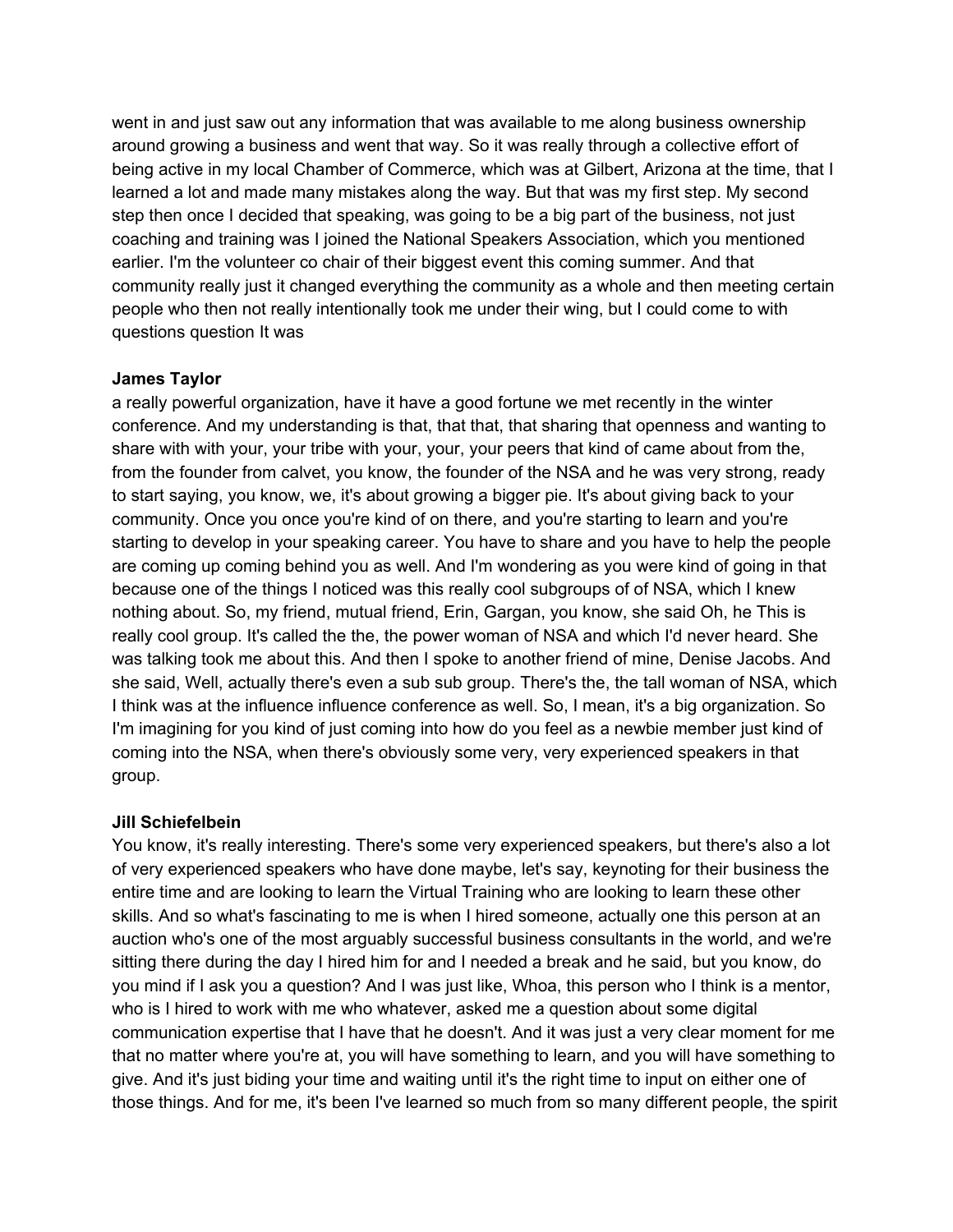of Cabot, the spirit of giving, like, Listen, we don't need to compete with each other for gigs, there's a huge market out there. So let's all just be better together, which increases our fees, which increases our value, which is increases the credibility. It's just a win win win situation. And that mentality has really gotten me to devote a lot of a lot of time to serve the organization, but it's finding whatever communities within a bigger organization really fit you in it and like Aaron mentioned, you know, there's other communities to and I'm a part of a couple of other communities within NSA and it's finding your big tribe like the people that get it right like yes, they get what it's like to be in the green room and have the stress with the AV before you're going on or not know if you did well enough or you're traveling and you're a road warrior, not all people can empathize with that so it's nice to have that community and then it's nicer to even dig down deeper and find that circle of people that you just really connect with.

## **James Taylor**

So I noticed that one of the things that you've talked and talked about before which is an area that regardless of where you are, as a speaker is pretty powerful to learn about which is idea of using video, especially when it comes to the testimonials so we've already probably all got you know those kind of written testimonials you get from clients or people that attend your events. But I know a lot of speakers myself included, I do a lot of video. I'm kind of a little bit rather than like okay, getting video at the end of my talk, someone comes up to me and says I really enjoyed this thing and and and I always think Good to myself, I should got video I should have, you know, but I'm never quite sure the best way of doing it. So what advice would you give to someone to ensuring that they getting video from those people that are coming up and having conversations with them maybe at the end or during the break? Or maybe after they've actually given their talk?

### **Jill Schiefelbein**

Yeah, video, I mean, videos just keep we if you've been around marketing for the past, you know, month to year to five years, you know, that video is where it's at. and it converts better than almost anything else right now. But it's video done well. And so when it comes to asking for testimonials, number one, it's pretty awkward to do it yourself. This is where having a staff member and assistant would volunteer or maybe a meeting planner, you know, maybe an intern that they have, they're asking them and of course arranging it in advance that say, Hey, I would really like to capture footage so you make it a partnership effort, right? Especially if you don't have your own staff. Is there someone they can spare make it a partnership so that you give them three different questions that say can you describe the presentation that you just heard by James What's one thing that sticks out most in your mind? See, notice that you're not asking for Did you like James, what would you write this presentation or anything that quite frankly, doesn't matter? What matters is whether they liked you or not that they were actually able to learn something from what you said. Now, our egos want the five star reviews. But what really matters to me when I talk, I don't care if people write me a one star or a five star if they learned something that they can make their life better with. And so when you take your ego out of that equation, and really just focus on what what did you learn, and ask questions around that it's a little different. So you can ask for example, what did you learn from this presentation? What's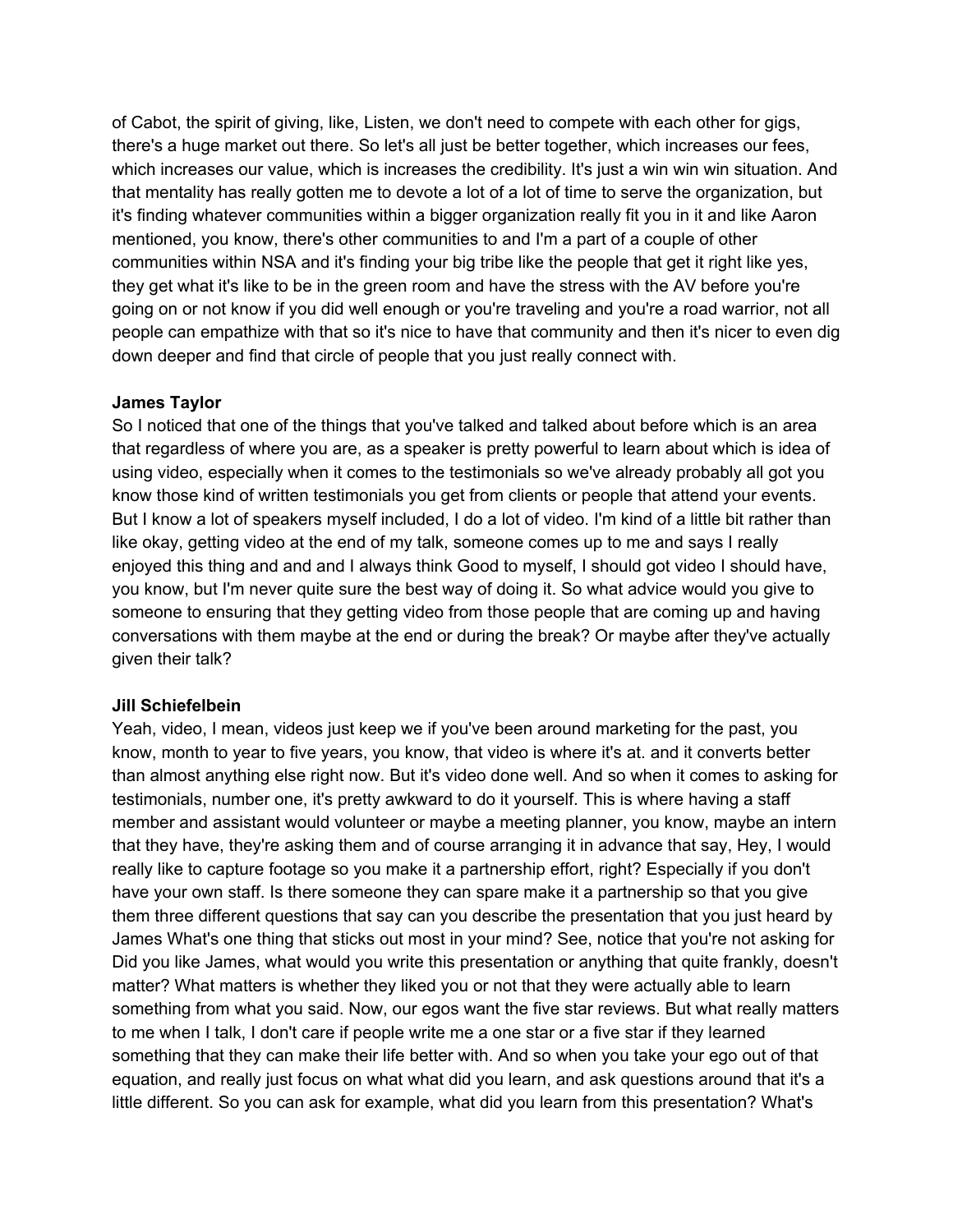your favorite takeaway? What's one thing that you can really imagine putting into action right away? And then I love the one words, can you describe James's presentation in one word, because what's great for that is imagine putting 20 of those together, boom, boom, boom, boom, boom, boom, boom, times 20. Right, and you have a great, great piece of video that you can use as Mark You can put it at the beginning of your demo reel. And then if you really want to make meaning cleaner, happy, add one or two questions in there about the event as a whole. And then give that to them as a gift in your post editing. You want to make an impression on a meeting planner, give them that gift afterwards.

## **James Taylor**

Those are Grameen those are really fantastic and actionable things. That I mean, anyone that's watching this just now can kind of go into that. I'm wondering, I know a lot in some of the written testimonials, like one of the best testimonials you can get is when a client is able to say, we put into practice what Jill said and it increased our revenues by x or improved retention by y. How can you use video to get those because often you won't necessarily have that, that feedback until a little bit later on. Or maybe they'll write to you or you'll reach out to them say, Hey, how are you getting on with that? And they'll they'll email back Oh, getting with a sales rep by this amount. How can you then ask that potential client or that previous client to give you something in return? Video form.

## **Jill Schiefelbein**

You know what's really interesting about that is if you got video of them initially right, and then you were following up with them after the fact, then you just add that as a text layer annotation on top of the video, right? So it's still coming from the person, you have the right to say it. You can, of course, ask them if they're willing to record a video interview testimonial, but that's hard. Like that's really, really difficult. But what you can do is if you can mutually come with them and do an interview, much like we're doing now, right, where you actually interview them about how your stuff is working in their context. Of course, that's not how you frame it. Right? Like, so let's say your topic is leadership. Right? So James, I would like to, you know, interview you about strategies for high impact leaders. Right, and then you ask them questions that you know, they learned from you, and you're getting that stuff back in the interview, and then it serves two purposes, right. It's a testimony to your work, but it's also great value that you can add to your community.

# **James Taylor**

That's great. That's a really useful thing. I think people are really Pay attention to that, because that's something you can start using straightaway as well. So let's kind of switch a little bit more to you. I mean, you're built up this this career as a speaker. I'm wondering when it comes to let's talk about the craft part first. And whether when you were starting to develop was there was a particular lightbulb moment for you as a speaker where you can thought, Okay, this is what this is how I need to be thinking about the crafting of my keynotes, or is this something you maybe heard from another speaker and you went, Oh, okay, I understand now I need to really implement this in in how I design my keynotes and present my keynotes.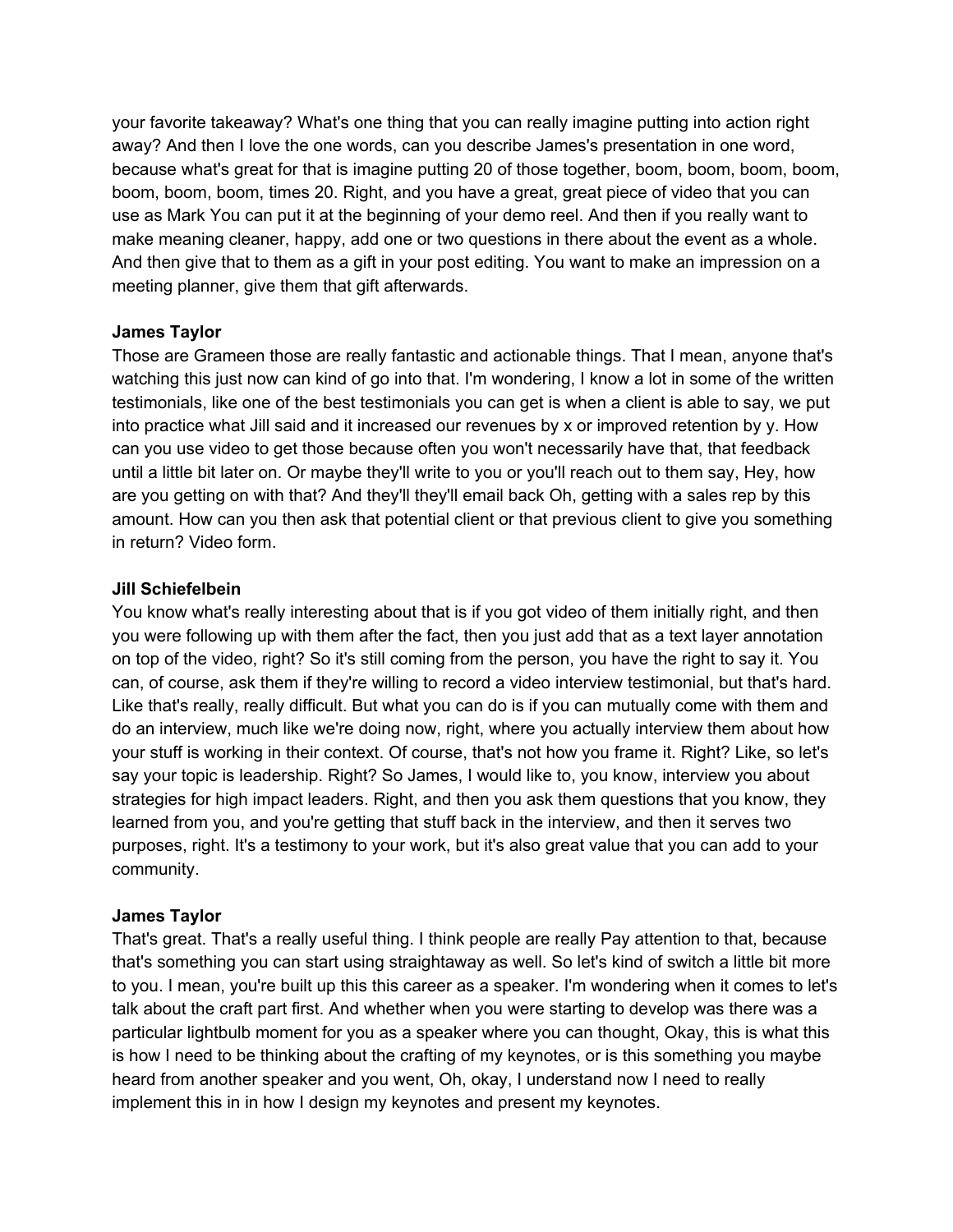### **Jill Schiefelbein**

So when I think of myself as a speaker, I do I would say more breakouts than keynotes what may be different about me than others and some people are following this models. I don't care what type of speak speech I'm doing. It's the same price like I have a half day right and I have a full day rate you get me there and I will rock anything out of the park. Whether you want me to do a keynote and a breakout, or a keynote and three breakouts. I don't really care if it's 100 They are full day. It's one rate on there and I deliver that value. I end up doing a lot more breakouts and keynotes and I'm okay with that. Because I do not feel that my strength is in the huge, eloquent storytelling.

#### **James Taylor**

There's differences. Someone who hasn't made me this was new to speaking. And they've heard keynote, they haven't really heard that breakout. What's the difference between those two types of ways of speaking,

#### **Jill Schiefelbein**

a keynote is typically mainstage. You're in front of being higher conference and your keynote delivers one key note, right, like one key idea, one key experience for the attendees, whereas a breakout, maybe the workshops, right that people go into, they break out into different rooms afterward. And depending on the conference, I mean, I've had breakouts that have been 1000 people which are bigger than a lot of conferences, keynotes are right, it just depends at the conference. But you typically in a breakout or a workshop, you expect a lot more content and you expect a little more entertainment out of a keynote. And that's that's general now this is evolving. There are no hard and fast rules. And when people ask me to do a keynote, I am very clear like, I am a content. Heavy speaker. I think I add humor. I think I add stories. But I am not going to entertain and your audience isn't going to be rolling, laughing. They won't walk away, like inspire necessarily either. But they will walk away with things that they can put into action immediately that will make tangible results in their business. And if that's what you're looking for, I'm very clear on the value that I bring. And I have those conversations with people. That's not everyone's style, right? But that's where I know I can shine. The other thing is for me, once I embraced that I didn't have to follow any certain keynote format that I could create my own and it worked for me. It was so much better, because you try to model after what people have done that successful right? But I am never going to be a comedian. As much as I like to think my humor is great. It's kind of sarcastic and dry and not ever One always gets it. So I just need to own what I'm good at. So if I go up, and I set the audience's expectation, and that's the second thing I've learned is not to fall into anyone else's mold be my own. But then to set the audience expectations, expectations for listening, that the beginning of a keynote, I say, you know, today, I am here to make sure that you walk away with a single idea that is going to change how you fundamentally communicate with your customers in a way that will get them to refer you more business, or in a way that will have them using your product more frequently, or whatever the end goal may be that the meeting planner, and I agree on, if I am crystal clear with that at the beginning, and I'll accept back and say, well, in fact, I hope I leave you with many more than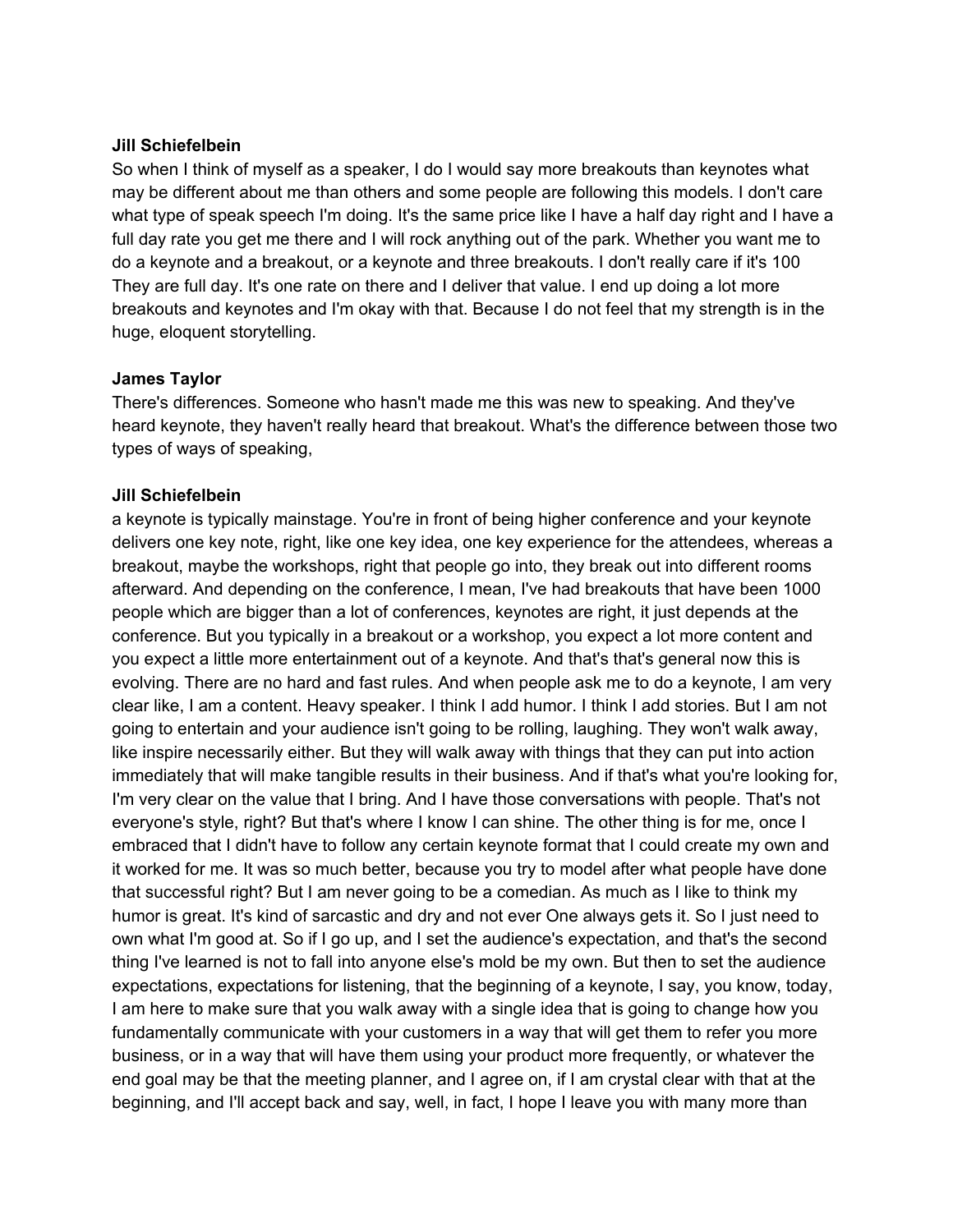one. But all I'm asking you for is this. If you sit with me for the next 30 minutes and you walk away with one thing that you promised to implement, I can guarantee you that this will be an incredibly valuable use of your time, right. So you set the stage for what you want them to do. Because if they're just sitting there trying to scratch down notes, they're not going to implement anything. But the whole time that they can listen to me and know one thing that they're going to take away, then that's going to be more valuable for them in the end. And what's great as a speaker is, then once they implement that, and it's successful, they're going to realize, Wow, we need to follow up with her, maybe bring her in to talk about some of those other things because that one we focused on really wrong. And

### **James Taylor**

I think it's an interesting thing about you know, because we talk about these different types, keynotes breakout, what I've seen is the keynote ones bringing many more the elements of what you would think of as a breakout. I think what I'm good friend of mine is a great speaker on similar topic, I speak on creativity and she speaks on creativity as well. And she is an amazing she comes from the world of training. So initially, she you know, you would have thought that she would the natural place vertigo would be a bit more of a breakout speaker but she said Actually, no, because I because I have big ideas but the same time the way I'm going to deliver them is very actionable thing. I want to be very interactive with the audience. And if you're like that The good news is that's the way that events are going. Because, you know, I think, vast majority that even the keynotes I do now I when I'm asking like what kind of blend you want between entertainment, you know, and the kind of content heavy and all we want lots of interaction, we want to and that was never traditionally the way for for keynote. And so I think if you are that person that you really like to do more of the kind of almost a little bit more of the training the you think about more than the kind of breakout style. That's not assuming that that's not going to work for keynotes because it seems to be that's where the that's where the direction of movement is kind of going for a lot of keynotes, obviously, you still get the celebrity stars and, and all those kind of people and you still get those incredibly inspiring people that you just come away with that one idea and it's a really powerful idea. But maybe that's not necessarily the the majority I would say well what's now being asked to as a keynote speaker now

### **Jill Schiefelbein**

Yeah, I think the beauty of it is is now that we are expected So many different types of speakers and speeches and outcomes. meeting planners are looking for diversity in their attendees experiences, right? I mean, if you had motivational speaker after motivational speaker after motivational speaker, it's like, I'm motivated already Now give me something to do with it. I, I can only sit there and be like, Yay for so long and, and I'm not making fun of those speakers or speeches whatsoever because they all serve a purpose that I am not capable of serving in an audience like we all blend together. But I think the real thing is, is if I had advice to anyone, whether you want to be the traditional keynote, the motivational, inspirational, the content, heavy, whatever it is, really, really get clear on your area of expertise and obsess over it. I know too many people starting out and I did this starting out. Hey, Gil, we trust you with this. Can you also speak on leadership? No, I'm not a leadership expert. Now. Am I an expert in how leaders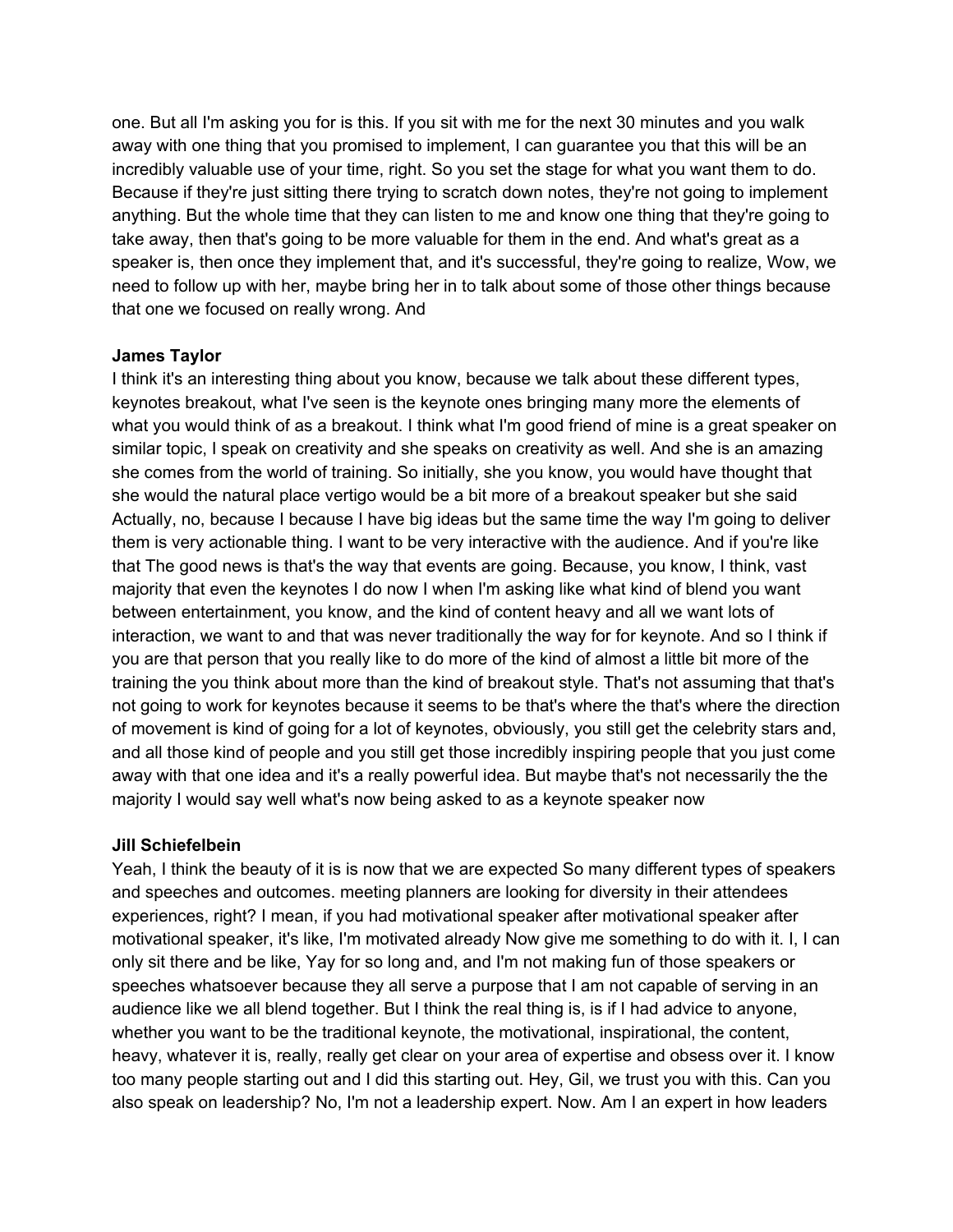can communicate for this type of result? Yes. But instead I would say sure I can speak on leadership and then try to spend all this time crap. To talk around something where, you know what I can't quote studies, statistics research, I can't quote a lot of things. You know, and I can't say it from my personal experience. So really focus in on that area and just own it as much as you can and know when it's best to say, you know what, no, I can't speak on that. Here's what I could speak on in that realm. Or I can refer you to someone who can.

## **James Taylor**

And that last bit the referring I mean, that seems to be the largest part of a lot of people speakers have their business comes into them as being referred either by someone that attended the event or by buying other speakers. Well, so I guess that then gives you an opportunity if I mean, I get asked to speak a lot about innovation. I'm not really an innovation speaker. I speak about creativity, but I know amazing innovation speakers, I usually can say if you want more of an innovation, this is the person here to to kind of go with as well. And I'm guessing then by having that, I mean quite defined as to what you speak about and putting out to your fellow speakers what you speak about as well. There's there's more options for for kind of reform. referrals as well, which kind of brings me to the, the business side. So you've, you've built up this business. I mean, there's so much opportunity out there especially you mentioned the, you know that they kind of break out say every conference you go to, they'll have maybe they'll have opening and closing keynote, maybe the keynote by the CEO. And then you'll have 20 plus maybe breakout sessions. There's lots of opportunity. How do you decide what to pursue? How do you kind of like put some way of if you're just getting into that world of speaking, you say, I want to be that kind of speaker to speak and the more they can a breakout session? How do you start to narrow down the target clients? Do you want to speak focuses? It's gonna sofa whelming?

### **Jill Schiefelbein**

It is. I mean, the question is, who can you serve? Best? Right, who can you serve best? One of the things that I rallied against when I started my business, because I came from the academic space, because I didn't want to work in that space, because I left it right. But in reality, because I was in it. My unique perspectives of being in it were very different than anyone who would come in from it not having experienced it like, Well, yeah, that may work, but they don't understand what it's like here. Well, no, I actually do understand what it's like, there I lived it. And so a lot of times we escape one job or profession and run away from it, when in essence, that could actually be the best audience that we serve. So don't count that out immediately. Don't make the mistake I did I actually do more, not more now than I used to that because that's an obvious statement. But I do, I would say maybe 15 to 20% of my business every year comes from higher ed in some way, shape, or form. Wow. And that's, to me, that's really interesting. And it's now it's manifested in different ways. Because once you get I was online education and helping faculty be more innovative, and then it turned into talking to administrators about how to retain people like me who have left and it became fascinating now it's not like I have this huge market in this. I don't advertise it. That's All word of mouth but it was a case in point that that's where my network was built up already. So why did I not first look in my existing network? And it's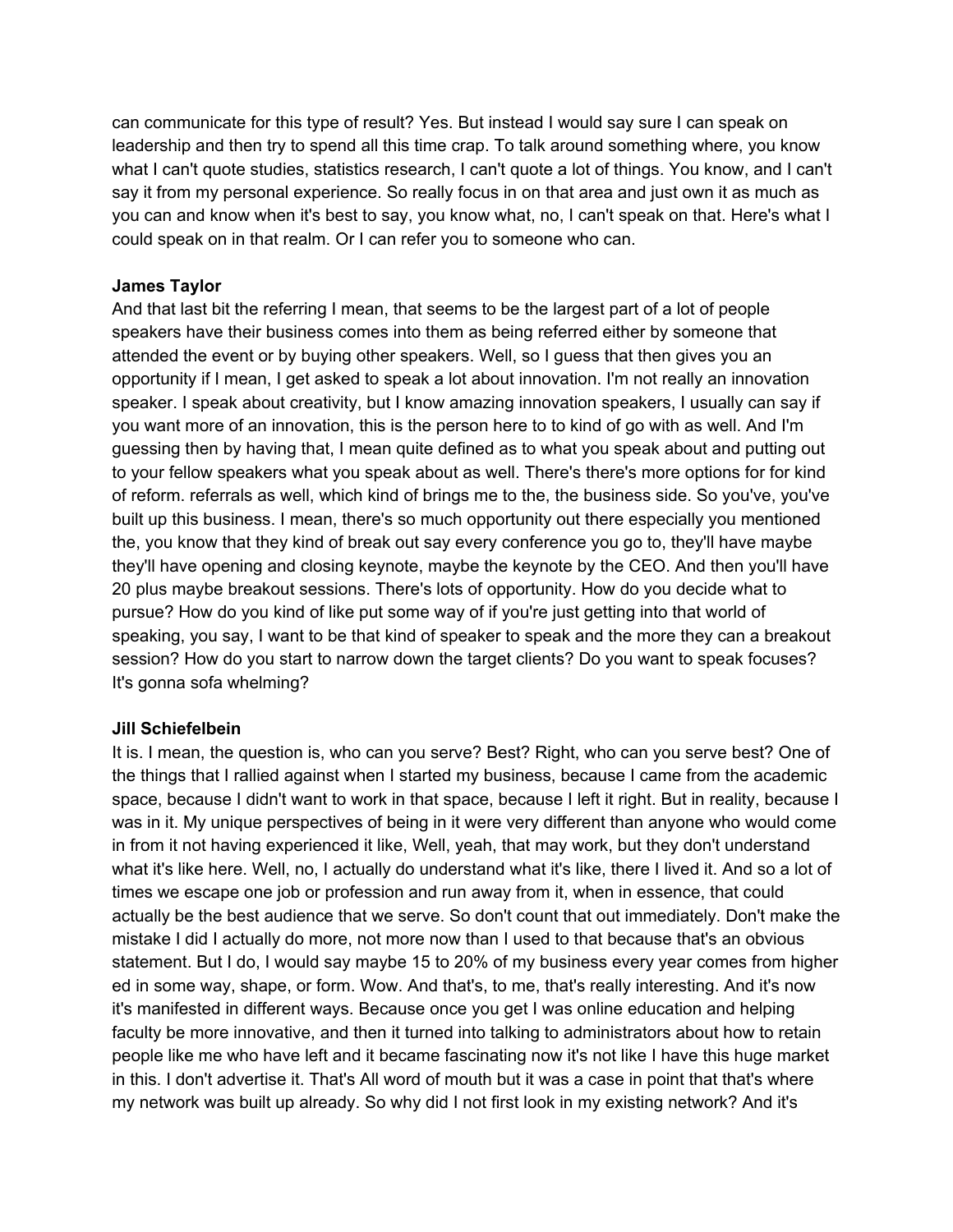because I was trying to run away from it so unless you really hate the space that you're in before you start don't make the same mistake I did you know look internally first your existing connections

### **James Taylor**

that's great advice. What about in your you're heading out to your next speaking engagement what is in your speaker bag? What is in that bag of things you never leave the office or home without to take with you to your next speaking engagement? Well,

## **Jill Schiefelbein**

you know, my laptop the adapters for projectors, power cords, all of that stuff. And for me, it's two different things. And I actually have show and tell because show and tell is fun. I love live streaming on the live stream hosts for Entrepreneur Magazine, in the US and globally. And I you know, that's one of the fun things I get to do in my random world of events, but I always look for opportunity for video. If I'm going to look for opportunities for video, I don't want to have acid, I want it to actually be decent quality. It doesn't mean the production value has to be high. But there are two things and video aside from the content, obviously, that are important. People will forgive poor lighting, they will not forgive poor audio. Yeah. And so you really need to focus on the audio, then make sure the lighting is good. And then of course, rock the content, right. But if your content is amazing, and your audio is crap, people are not going to listen. So you really need to focus on it. So I travel with two things. This handheld mic. It's an iRig HD, and it's actually for iPhone, it goes straight into the lightning port out of there. It's amazing. So if I'm going to do interviews, that's my favorite one because it transitions back and forth really nicely. I mean, I've done interviews with this on top of Time Square where the giant ball is right before New Year's when it's really windy. And this worked beautifully, no audio issues whatsoever. The other one that I do if I'm doing either just one person interviews or I want to do commentary This is the best investment I ever made. And at first you're like \$200 for a mic, why would you spend that sit best? The sun Sennheiser and it's a clip on lavalier mic again for iPhone, it goes right to the lightning port. If anyone wants to see my whole list of tools, if you go to bi t.ly forward slash my video tools, you can actually see a whole list with pictures and links and a video of me describing each and every tool that I bring. And then I also bring a mini tripod with me everywhere because there is no excuse for holding up and doing video like this. And unless it's one of those split second I have to do this now and capture at moments or it will never exist again. If you have 30 seconds to spare. You have time to set up a tripod and make it stable and I'm talking a mini one that fits in your pocket.

# **James Taylor**

I'm just lost Mike you've got where that can be really powerful for is. I've made a mistake in early videoing of me on stage and then you can put a fixed camera at the back you know little camcorder or something and the video looks absolutely Fine, but it's using the audio from that camera, which is the opposite end of the room and I'm like, oh, how can I How can I get the audio for where I'm actually that and I started going to take my iPhone and and stick it close the front of the stage and all these kind of things and that wasn't very good. So that's then you can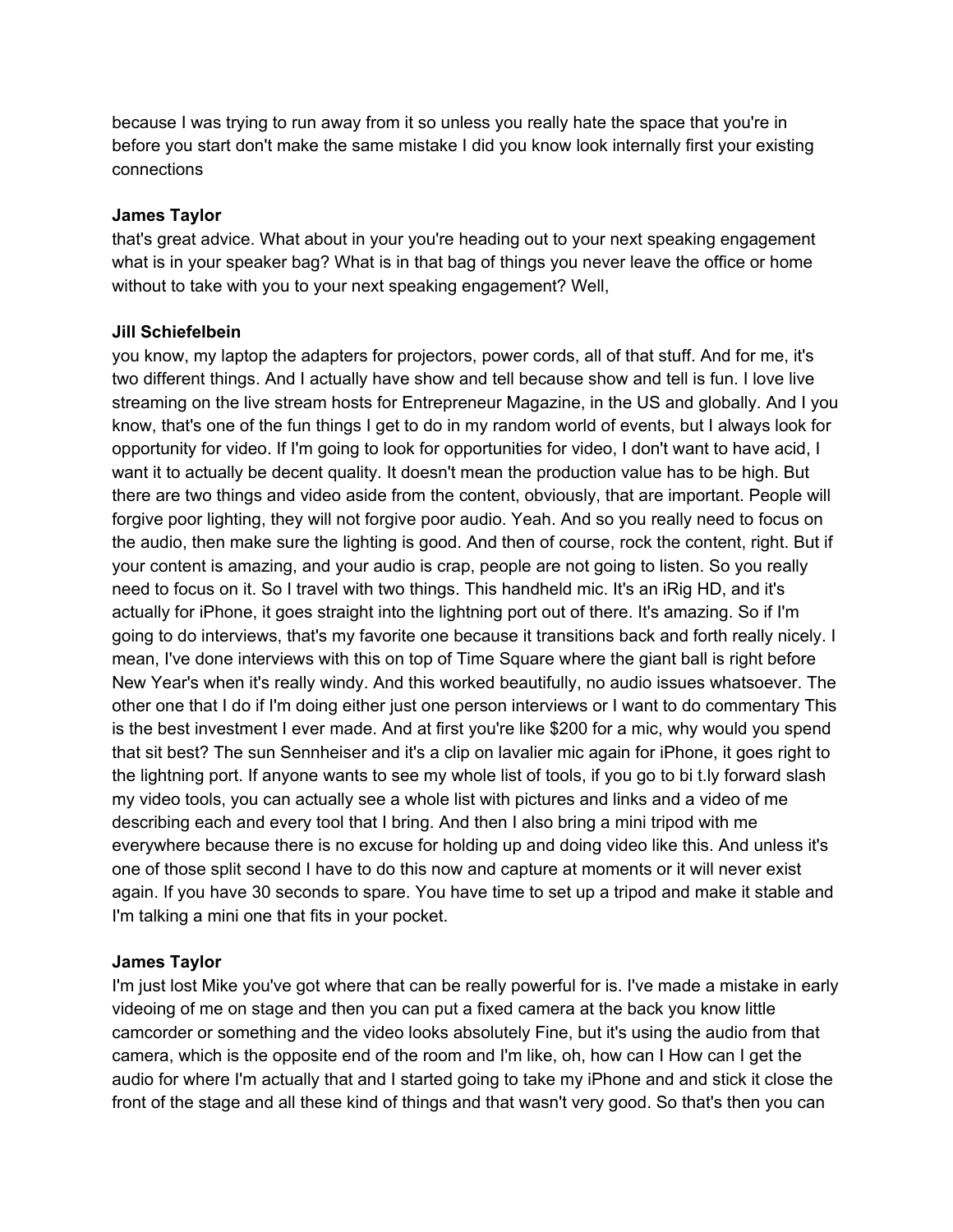just put that on, on your, on your lapel, whatever. And just put that into your into your pocket it can be recording that really good audio which you can sync up with the with the video

## **Jill Schiefelbein**

it could and if you are a person who just heard all that and it's like, well that's a lot of work and I don't have the money to hire someone because I'm early on in this game. What you can do is invest in this. I'm just full of cool tools is called the Hey Mike. It is the world's first Bluetooth mic. And you open it up and it's this little clip on thing right here and you can also make it with a magnet. It's really cool. And it clips on and I think it has a range of like 50 feets you could actually have your phone back. It has an app so you have to record through the app. But then you have the audio and video synced in one So you have no editing to do afterwards. And this is also on the link I gave him bi t.ly slash my videos.

## **James Taylor**

Very cool. And I actually think on this summit we're going to have Julie Holmes is one of our speakers who is the founders event. She is a speaker. And I think she would you know, scratch your own itch sometimes when you create a product and and she was one of the CO creators of that product, I believe as well. And I haven't got it myself. I've heard amazing things from those speakers about it.

## **Jill Schiefelbein**

Yeah, for me, and I mean, unbridled review here, if I'm just going to be in an enclosed environment or in a place where I can reach with my lavalier mic, the quality will be so much superior with the lavalier mic, and even though there's a cord attached, but if you're in a place where you need audio from a distance, there is no better alternative out there.

# **James Taylor**

And what about other online resources or mobile apps or tools? Are there any that you find very useful for yourself as a speaker

### **Jill Schiefelbein**

Oh, for for quick video editing. If I want to do some very quick video editing in a form that could be used for Instagram or social media I use in shot it's ap IN sH o t, I really like it. It's simple. It's easy to use, it's very cheap. And it just makes editing things simple because sometimes you may be in a place or I may be in an event where I shoot a video, or maybe I uploaded, uploaded, Facebook Live, then I take that video and I can parse out whatever chunk I want and then put it into Instagram, do it all on my phone. And it makes it incredibly easy. It's good for when you're at the airports or on the shuttles or anything like that.

# **James Taylor**

I've seen a lot of those Instagram videos, they show videos, I was wondering what people were using to be able to because they're really really good. I like that look as well. What about a book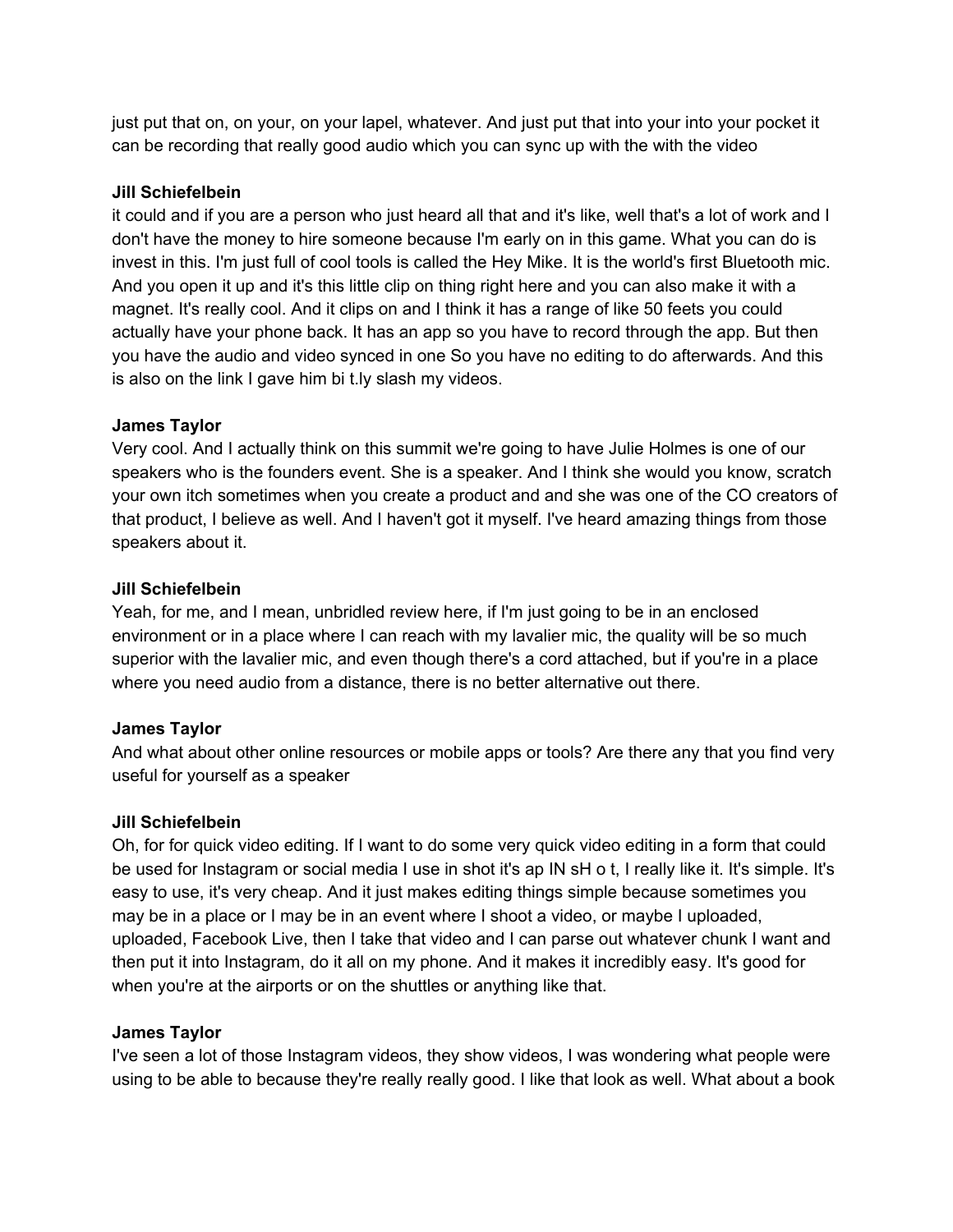if you do recommend one book, it could be on speaking or it could be on on communication more broadly as well. What would that book be?

### **Jill Schiefelbein**

In all seriousness, one of the best books I've read that helped change the game for me was by Alan Weiss, and it's called million dollar proposals. And he also has a book million dollar consulting if you want to get in this space, but million dollar proposals was so huge for me because I would no longer quote just as keynote, or just, you know, a one byte tip, I will always give a proposal that has multiple options, unless they are very clear, like, Hey, this is all we need you for it, right? So that will be it. But it really taught me how to frame proposals, how to look at them, and how to get way more money out of a single engagement. And it's worked. It's it's really worked. So if you're serious about doing this, and you want to find ways to extend your expertise from beyond the stage, you gotta get it.

## **James Taylor**

That's a great recommendation. I think. I think I've read his consulting his consulting Bible, which is a fantastic book, and I know that he's be the guest speaker as well. So a final question for you. Let's imagine you had to start again, you woke up tomorrow morning, you've suddenly lost you don't have any context. No one knows you as a speaker, you know, no one, you have to restart. What would you do? How would you restart things?

## **Jill Schiefelbein**

Number one, I would not stress about my brand at all, because a lot of people when they start like oh, I need a good business name and a slogan and all that No, no. You need a good product, and you need to hit the ground and get it out there. So free speech is free speech is free speech, whatever it is, but targeted right? Be smart about the audience's that you pick. Don't focus so much about the country more, if you will, of what's going on around your business, focus on your craft and your expertise. The rest of it, you can figure out or you can hire someone, once you figure it out the expertise, get clear on that. Number two is really get focused in on who you want to serve. And don't waste time doing social media blasts and random posts and everything if you're not clear on who you want to serve. Doing that makes us feel like we're doing something but it's really not strategic at all. It's really not. And if you get focused in on who you want to serve, you're going to be better off targeting and spending time calling them writing them reaching out to them on social now there's a way to use it right? Not just standard posts, but get really clear on that early on. And then number three is really know that there's not one right way to do this business. I guess there are legal things you have to do. But they're like, oh, you're a speaker and you don't have a book? Well, I know seven figure speakers who don't have a book, don't care to have a book. And that's never part of their game plan. I also know speakers who can't get booked who have 20 books. So it's really not about that it's really about what's going to work for you. But if you start with your expertise first and your craft, the rest will follow. Wonderful. I'm

# **James Taylor**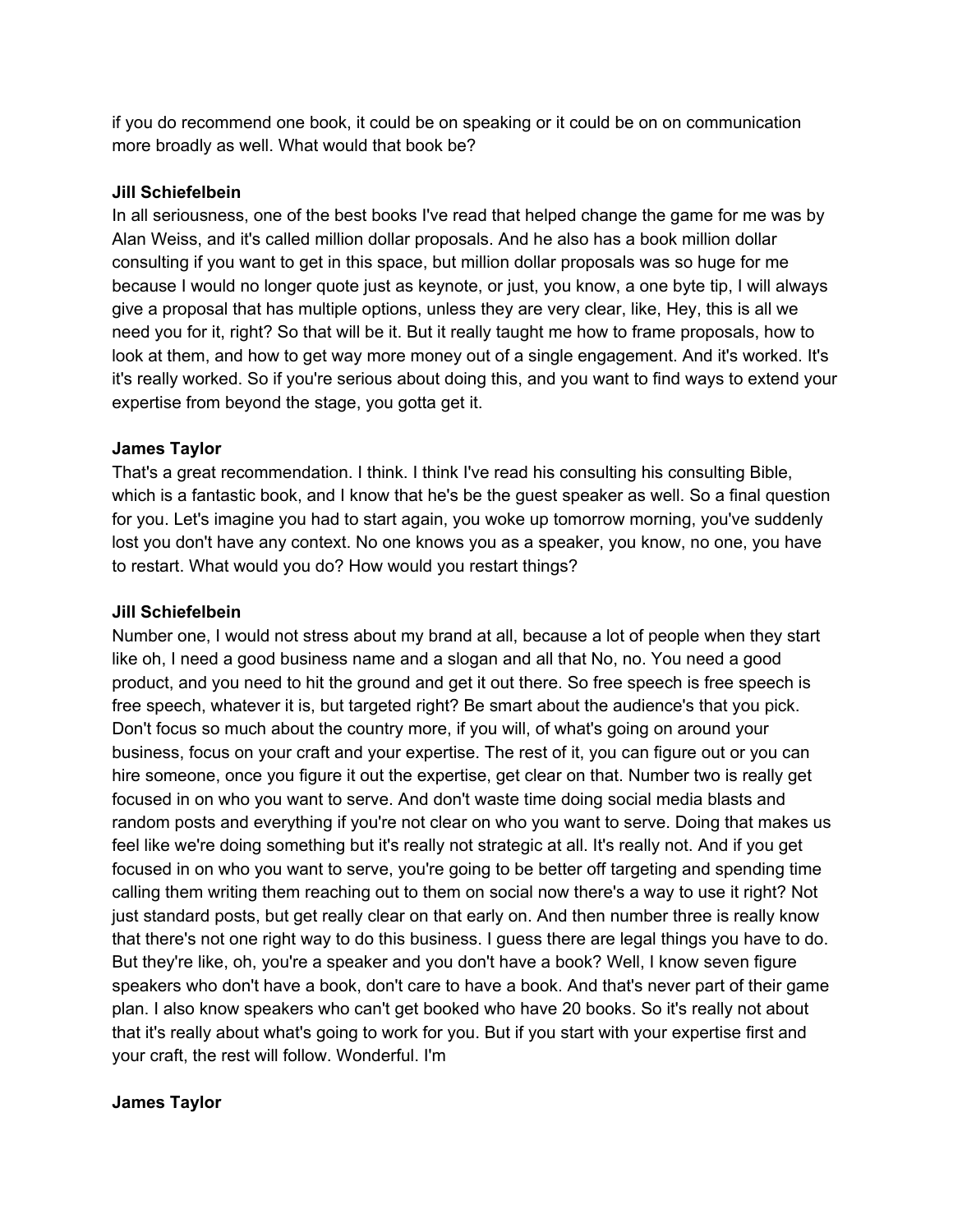interested to how does it feel we were together the the winter conference was a great conference, and Sylvie did used to and Ben will put that together. But I could see at the end, the sheer exhaustion or their faces are at the end. So I'm wondering for someone that has to being a speaker, so you used to speak on them, but then when going from the other side and actually putting on a big event and it's the biggest event probably in the speaker calendar, the professional speakers calendar. How is it How are you approaching it, how you feeling about It

## **Jill Schiefelbein**

it's overwhelming. I mean, the sheer amount of work and volunteer hours that go into it, it's insane. But I know that for me in 2013, when I attended my first one of these events is influence. as cliche as it sounds, it's 100% true, it literally changed my life, I would not be in the position I'm in, I want to be living in New York City, having my own studio in midtown Manhattan, like, this would not be my life, if it weren't for the people I've met along the way, and what I've learned at that organization, so if you're just getting into this, come, it is worth the investment. You'll spend about \$3,000, after travel hotel and the registration, but if you if you're a person who actually follows through and takes action on things, which I hope you are, if you are that person, you will make that back within your first month after attending influence. I mean, and if you don't make it back in the year, at least 10 to 20 fold, then you're I mean, in my opinion, you're not implementing enough because it's it's it's just so overwhelmingly amazing and then you meet cool people And what

## **James Taylor**

if someone is listening to this just now watching this and there may be a speaker and the they're getting asked Oh, we're looking for the speakers I think Joshi be a great speaker, what's the best way for them to connect with you find out more about the kind of programs that you offer.

### **Jill Schiefelbein**

Oh, well, thanks for that. I'm everyone on social at dynamic Jill My last name is a pain in the butt. So just dynamic Jill to keep it simple, but you can also visit my website at the dynamic communicator.com and I'm Jill at the dynamic communicator.com and I'd be happy to answer any questions.

# **James Taylor**

Well Joe, thank you so much for coming on today. I'm I'm definitely gonna be filming my testimonial videos totally definitely. Now after speaking to us thank you for for sharing that and I wish you all the best in creating influence is going to be an amazing event. I know so many of my friends are going to go so. So I wish you all the best for that event.

### **Jill Schiefelbein**

Thank you so much for having me, James. I'm happy to be a part of your event here.

### **James Taylor**